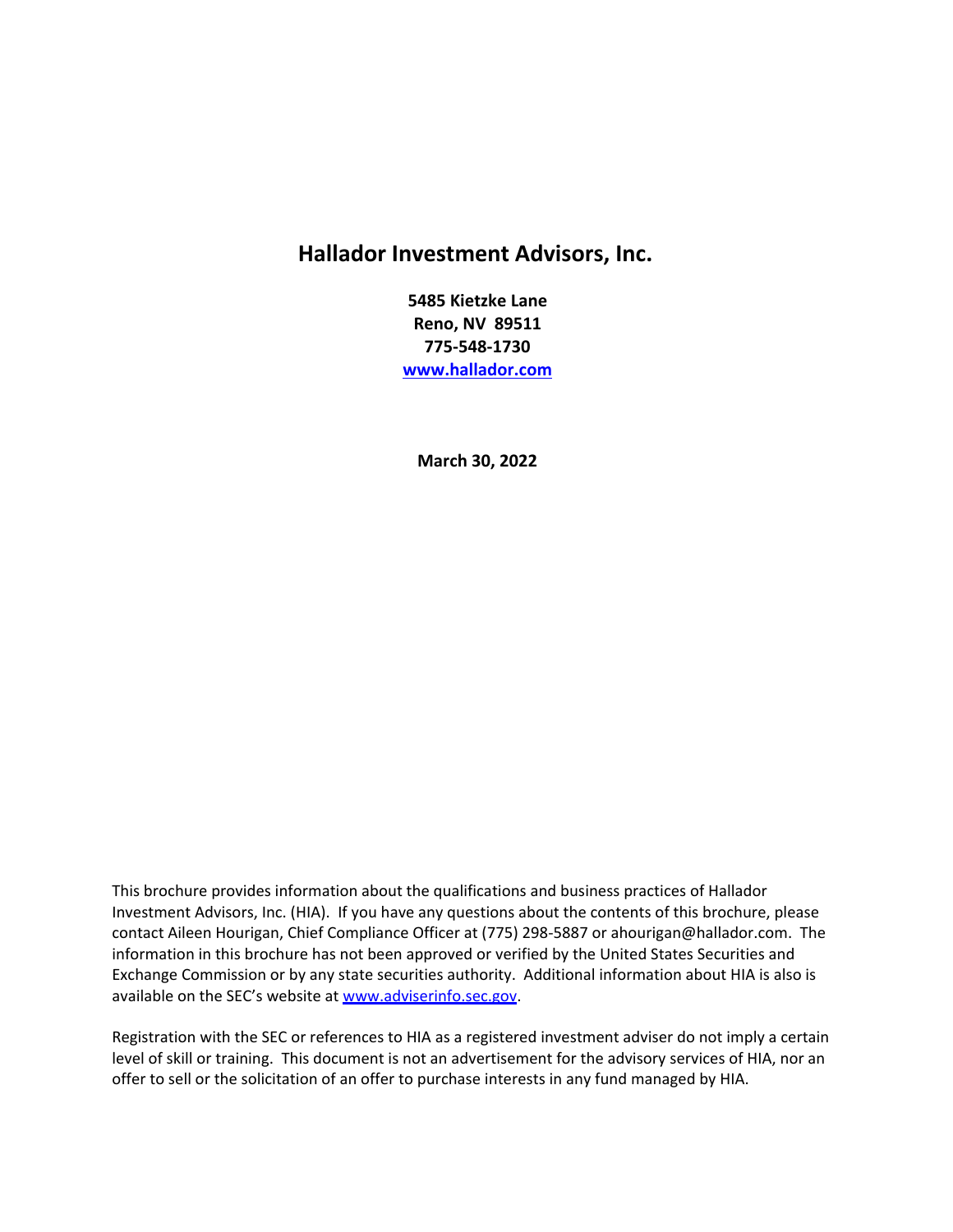## **Item 2 - Material Changes**

This brochure, dated March 30, 2022, provides you with a summary of Hallador Investment Advisors, Inc. (HIA) advisory services and fees, professionals, certain business practices and policies, as well as actual or potential conflicts of interest, among other things. HIA has updated its brochure as part of the annual amendment process. The following material changes were made to this brochure since our last annual amendment on March 29, 2021:

- Item 6 Performance-based Fees has been updated to disclose that HIA does not typically enter into performance-based fee arrangements with individually managed account clients, but from time to time may elect to do so in accordance with regulatory requirements.
- Item 7 Types of Clients now includes an institutional, individually managed account client.
- Item 8 Methods of Analysis, Investment Strategies and Risk of Loss has been updated to address HIA's services provided to an institutional, individually managed account client.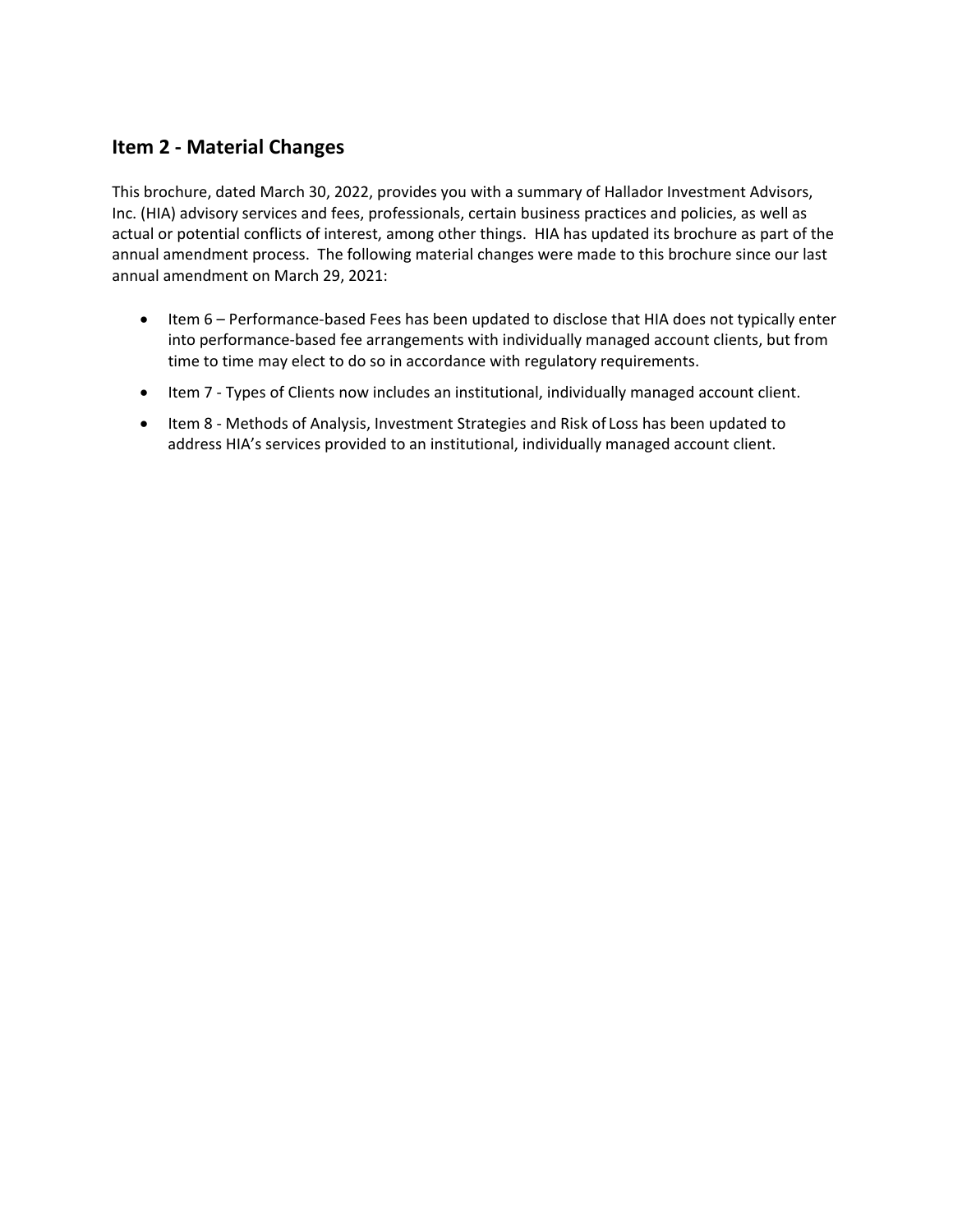# <span id="page-2-0"></span>Item 3 - Table of Contents

| Item 11 - Code of Ethics, Participation or Interest in Client Transaction and Personal Trading  10 |  |
|----------------------------------------------------------------------------------------------------|--|
|                                                                                                    |  |
|                                                                                                    |  |
|                                                                                                    |  |
|                                                                                                    |  |
|                                                                                                    |  |
|                                                                                                    |  |
|                                                                                                    |  |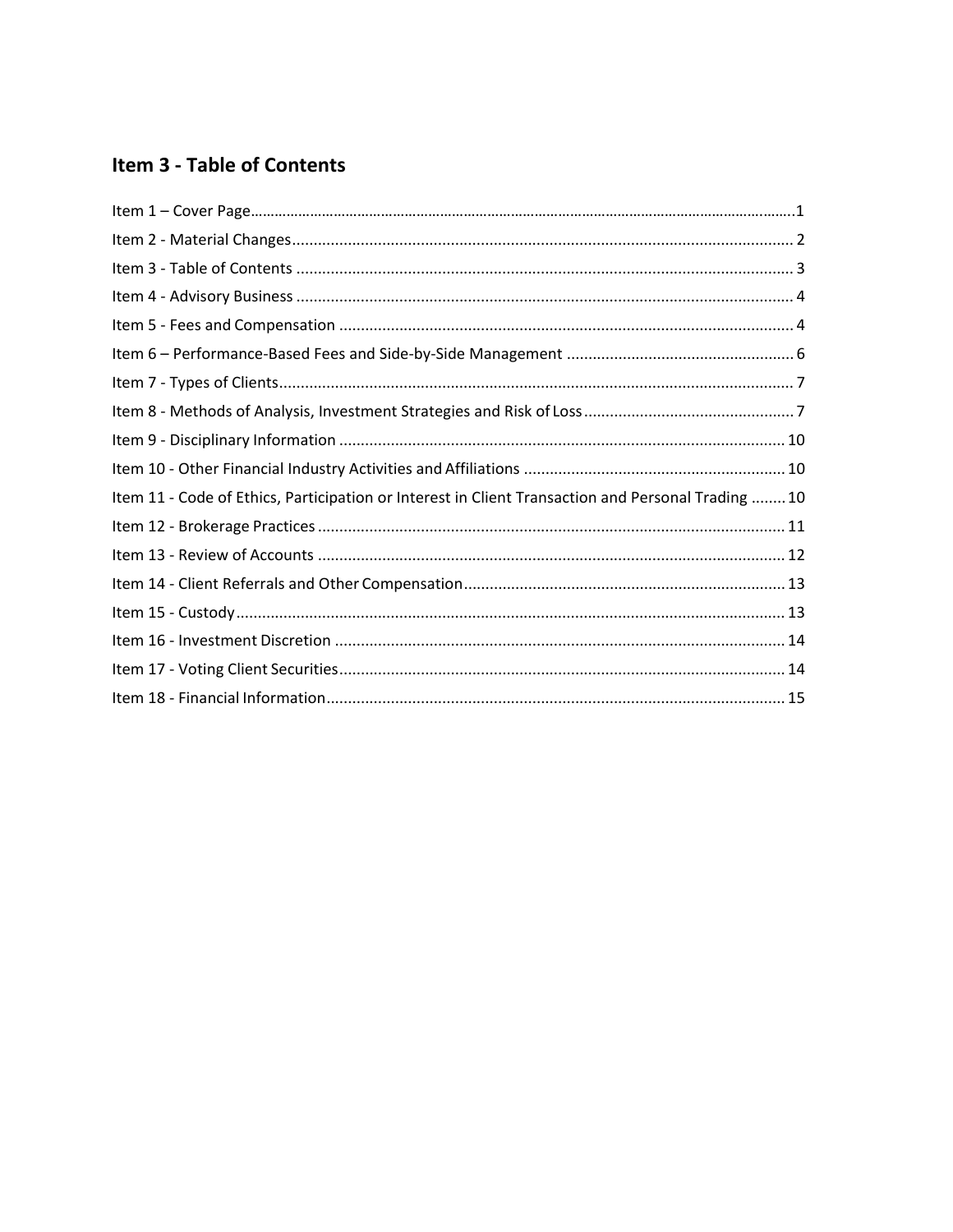## <span id="page-3-0"></span>**Item 4 - Advisory Business**

#### **Description of Business**

Hallador Investment Advisors, Inc. ("HIA" or the "Firm") primarily provides investment advisory, administrative and support services to Hallador Management, LLC ("HMGT") an affiliated firm that is the managing member or general partner of certain privately placed pooled investment vehicles. HIA also provides investment advisory services and serves as the general partner and investment adviser to one or more privately placed pooled investment vehicle. Together, these pooled investment vehicles comprise the Hallador Funds. Finally, HIA provides investment advisory services to individually managed accounts, primarily for high net worth individuals. HIA is 100% owned by David Hardie, its Chairman and HMGT is 100% owned by HIA.

HIA's senior managers are experienced in an array of investment products/services including equities, fixed income, and alternative investments including hedge funds and private equity. HIA was formed in 2004, and Hallador Balanced Fund, which has its roots as a family investment partnership, dates to 1974.

### **Services offered**

HIA's core service is discretionary investment management, including but not limited to: asset allocation; due diligence on sub-managers and direct investments; monitoring of portfolio investments against the Firm's thesis, and investor communications. HIA also observes macro-economic activity which may inform investment strategy, asset allocation, and investment selection. HIA's primary objective is to maximize absolute long-term risk-adjusted returns by investing in a diversified mix of asset classes. In pursuit of this objective, HIA allocates capital to external money managers ("submanagers") and makes direct investments in public and private securities. In providing its services HIA's sub-managers generally have full discretion for individual investment transactions.

#### **Regulatory assets under management (RAUM)**

As of December 31, 2020, HIA managed \$354,149,775 in discretionary regulatory assets under management and \$0 in non-discretionary regulatory assets under management.

### <span id="page-3-1"></span>**Item 5 - Fees and Compensation**

### **Fees for HIA Funds**

HIA receives a management fee at an annual rate of up to 1.0% from the Hallador Funds. Certain Hallador Funds also compensate HIA or an affiliate with a performance allocation as further defined in Item 6 below. Management fees are paid quarterly or monthly in advance in accordance with the terms outlined in each Hallador Fund private offering memorandum. The private offering memorandums also provide a description of the fees and expenses applicable to each Hallador Fund. Hallador Fund management fees are typically calculated by a third-party administrator, approved by HIA and deducted from each investor's capital account. One exception is the Hallador Cash Fund (HCF), for which HIA serves as administrator and therefore calculates the management fee internally.

HIA has discretion to waive or reduce the management fee with respect to the accounts of one or more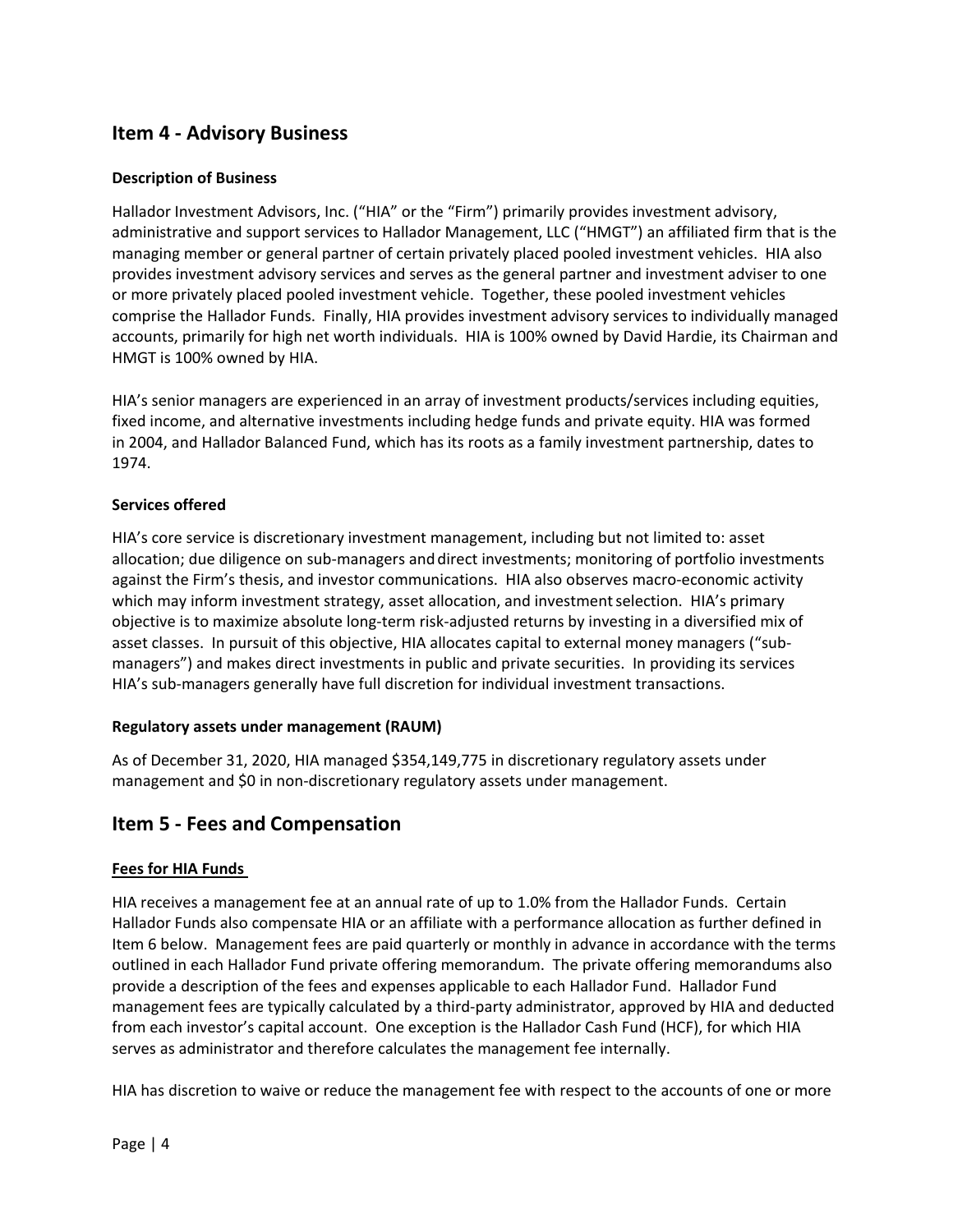investors/shareholders, including principals, employees or affiliates of HIA.

*Other Fees -* The private offering memorandums provide a detailed description of the fees and expenses applicable to each Hallador Fund. These include, but are not limited to, trading and transaction expenses, borrowing costs, regulatory fees, and related items.

*Side Letters -* Hallador Funds may enter into arrangements or agreements with certain investors ("side letters") which establish different rights or privileges with respect to various items, including but not limited to liquidity, management fees, performance allocation fees, custodial fee reimbursements, portfolio transparency, reporting, capacity, and withdrawal notifications. If HIA enters into such side letters, it will do so without approval from, or notice to, any investor.

#### **Fees for Individually Managed Accounts**

*Management Fees -* Management fees for individually managed accounts are based upon the value of the assets in the account and are typically payable quarterly in arrears according to the following schedule: 0.60% per annum for the first \$25 million in assets under management and 0.50% thereafter. In any partial calendar quarter, the management fee will be pro-rated for the number of days that the account was open during the period. HIA reserves the right to negotiate fees when appropriate.

*Direct Fee Debit -* Clients generally provide HIA with the authority to directly debit their accounts for payment of the management fees. The client's qualified custodian is required to send statements to clients not less than quarterly detailing all account transactions, including any amounts paid to HIA from the client's account. HIA encourages clients to review these statements and contact us with any questions.

*Other Fees -* Clients should understand that the management fees discussed above are specific to what HIA charges and do not include certain charges imposed by third parties such as, private fund and mutual fund fees and expenses. Client assets may be subject to transaction fees, brokerage fees and commissions, mutual fund deferred sales charges and 12b-1 fees, transfer taxes, wire transfer and electronic fund fees, and other fees and taxes on brokerage accounts and securities transactions. For investments we make for clients in mutual funds and exchange traded funds ("ETFs"), clients are charged fund management fees, distribution fees and other expenses, which are described in each fund's prospectus.

Clients should understand that brokerage fees, commissions and any other charges, incurred in connection with transactions for a client's account are generally paid out of the assets in the account and are in addition to the management fees charged by us. Please refer to **Item 12** of this Brochure for additional important information about HIA's brokerage and transactional practices, including considerations for selecting broker-dealers for client transactions. Clients should review the fees charged to their account(s) to fully understand the total amount of all fees charged. Clients should understand that lower management fees for comparable services may be available from other investment advisory firms.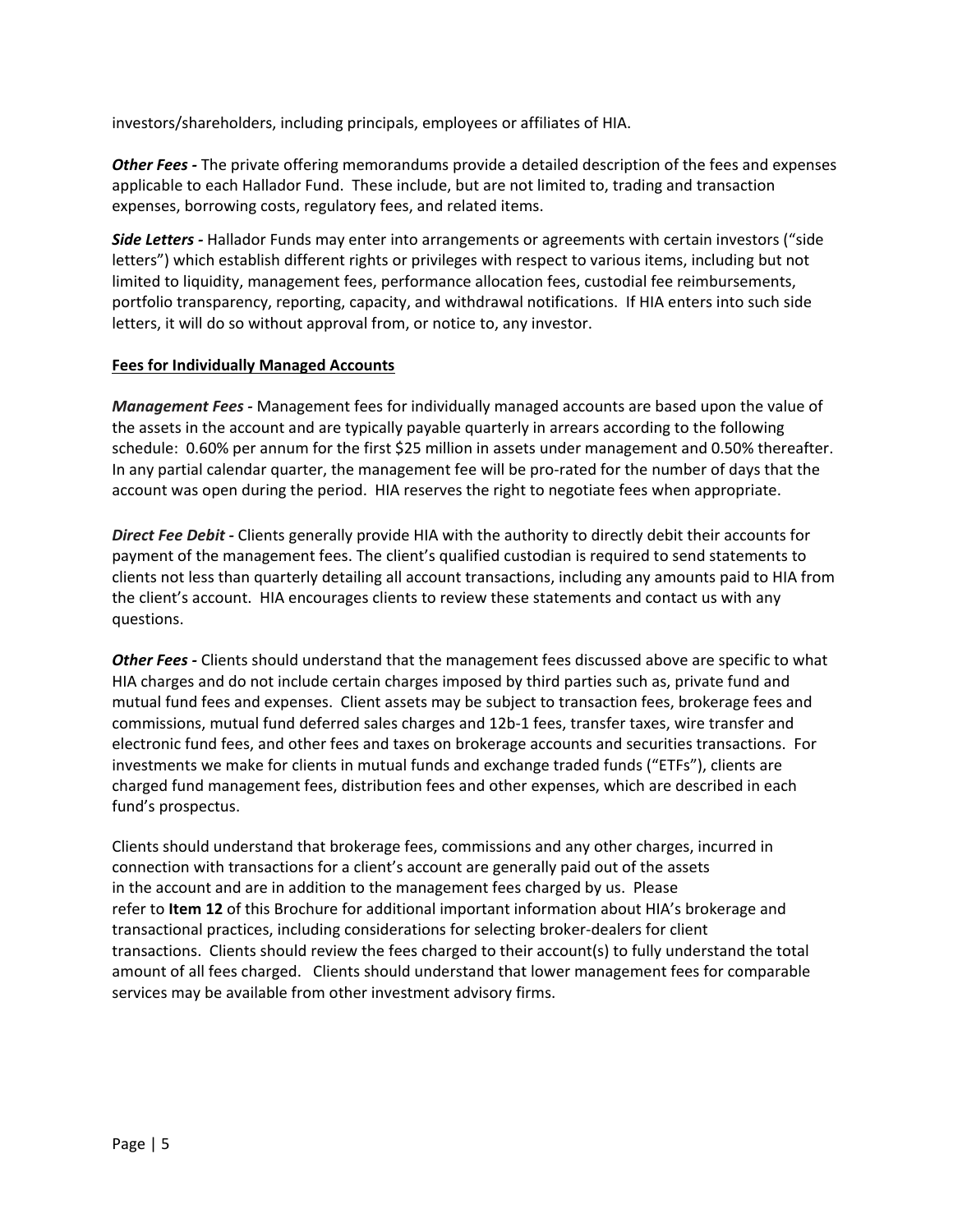## <span id="page-5-0"></span>**Item 6 – Performance-Based Fees and Side-by-Side Management**

### **Individually Managed Accounts**

HIA does not typically enter into performance-based fee arrangements with individually managed account clients, but from time to time may elect to do so. Any such proposed arrangement is carefully considered by HIA and shall only be accepted in accordance with applicable regulatory requirements.

#### **Hallador Balanced Fund (HBF) and Hallador Alternative Asset Fund (HAAF)**

At the end of each calendar year, HIA affiliates, HMGT (General Partner) and Rifle Peak Partners LLC (RPP) are eligible to receive a performance fee (incentive allocation) that is based on the absolute returns earned by each fund, subject to the table below and described in greater detail in each fund's private offering memorandum. The funds' independent administrator calculates whether any incentive allocation is due to HMGT or Rifle Peak Partners. If an incentive allocation is due, then the allocation will be deducted pro-rata from investor's capital accounts and reflected on the investor statements prepared by the administrator.

|             | HBF  |     | <b>HAAF</b> |     |
|-------------|------|-----|-------------|-----|
| Return      | HMGT | RPP | HMGT        | RPP |
| $0\% - 1\%$ | 50%  | 0%  | 50%         | 0%  |
| $1\% - 2\%$ | 40%  | 0%  | 50%         | 0%  |
| $2\% - 3\%$ | 40%  | 0%  | 50%         | 0%  |
| $3% - 4%$   | 30%  | 0%  | 40%         | 0%  |
| $>4\%$      | 1%   | 10% | 1%          | 10% |

#### **Moka Fund LP (Moka)**

At the end of each calendar year, an affiliate of HIA, Sugar Pine Partners LP (SPP), is eligible to receive a performance fee (incentive allocation) that is based on the Net Income allocated to each limited partners' interest, subject to a high water mark, subject to the table below and described in greater detail in the fund's private offering memorandum. The table below indicates the rates of the incentive allocation due to HIA and SPP, based on the share class of the fund owned by the investor.

|                          | Class A | Class B |
|--------------------------|---------|---------|
| SPP-Incentive Allocation | 10%     | 3%∟     |

HIA and its affiliates have discretion to waive or reduce the incentive allocation with respect to one or more investors/shareholders, including principals, employees and affiliates, without notifying the other investors/shareholders or without reducing the fee with respect to the capital accounts of the other investors/shareholders. HIA and its affiliates, may agree to a different incentive compensation arrangement with respect to any of its clients or underlying investors, including rebating incentive fees, deferring or spreading incentive fee calculations over multiple years, or providing a hurdle for which incentive fees are only earned above a certain amount.

#### **Conflicts Surrounding Performance-Based Fees**

HIA recognizes that performance-based fee arrangements create an incentive to recommend investments which may be riskier or more speculative than those which would be recommended under a different fee arrangement. HIA recognizes that such arrangements create an incentive to favor higher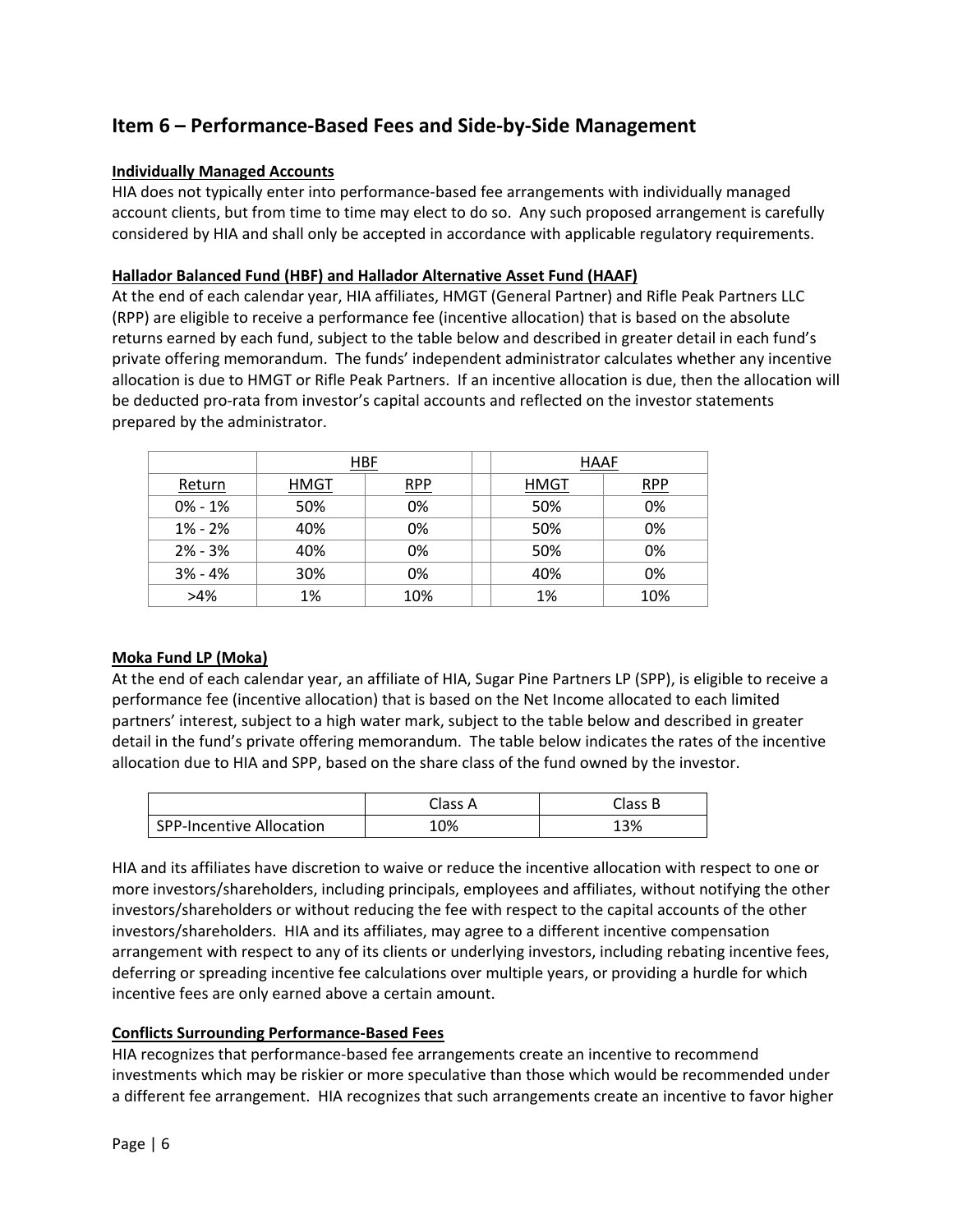fee-paying accounts over other accounts in the allocation of investment opportunities. In addition, there is an incentive to favor accounts for which the principals have a personal capital investment. In order to address these potential conflicts, HIA has investment and trade allocation policies and procedures, a comprehensive Code of Ethics and investment management oversight processes in place. HIA has implemented policies and procedures that govern the allocation of portfolio transactions and investment opportunities across the Hallador Funds and individually managed accounts. Supporting documentation for trade allocation is reviewed periodically by the Chief Compliance Officer to determine compliance with established policies and procedures.

## <span id="page-6-0"></span>**Item 7 - Types of Clients**

As described in Item 4, HIA provides advisory services to the Hallador Funds. Additionally, HIA provides advisory services to a limited number of individually managed client accounts, primarily for high net worth individuals that are a family member or personal friend of HIA's CEO, David Hardie, as well as institutional investors.

### **Minimum Account Value**

With respect to individually managed accounts, HIA typically does not establish a minimum account value. The investment minimums associated with the Hallador Funds are stated in each fund's private offering memorandum.

### <span id="page-6-1"></span>**Item 8 - Methods of Analysis, Investment Strategies and Risk of Loss**

#### **Sub-manager and Fund Manager Selection for Hallador Funds**

HIA evaluates a variety of information about sub-managers and hedge and private equity fund managers, which may include the manager's public disclosure documents and materials supplied by the managers themselves. To the extent possible, the Firm seeks to assess their investment strategies, past performance and risk results. HIA also takes into consideration each manager's management style, returns, reputation, financial strength, reporting, pricing and research capabilities, among other factors.

*Equities* – HIA advises certain Hallador Funds in identifying and hiring sub-managers that employ equity investment strategies and individual security selection. Further, HIA advises with respect to allocations of capital to equity managers, seeking the best mix of strategies and market exposures at any given time.

*Fixed Income* – HIA advises certain Hallador Funds on investing in a variety of fixed income-oriented bond fund and hedge fund managers that employ various fixed income-like strategies with both longterm and short-term horizons. Fixed income and fixed-income surrogate investments are intended to provide stable ballast to other more volatile investment strategies within the investment universe.

*Hedge Funds* – HIA advises certain Hallador Funds on investing in hedge fund strategies seeking primarily to source hedge fund managers who pursue attractive returns with downside protection during periods of market weakness.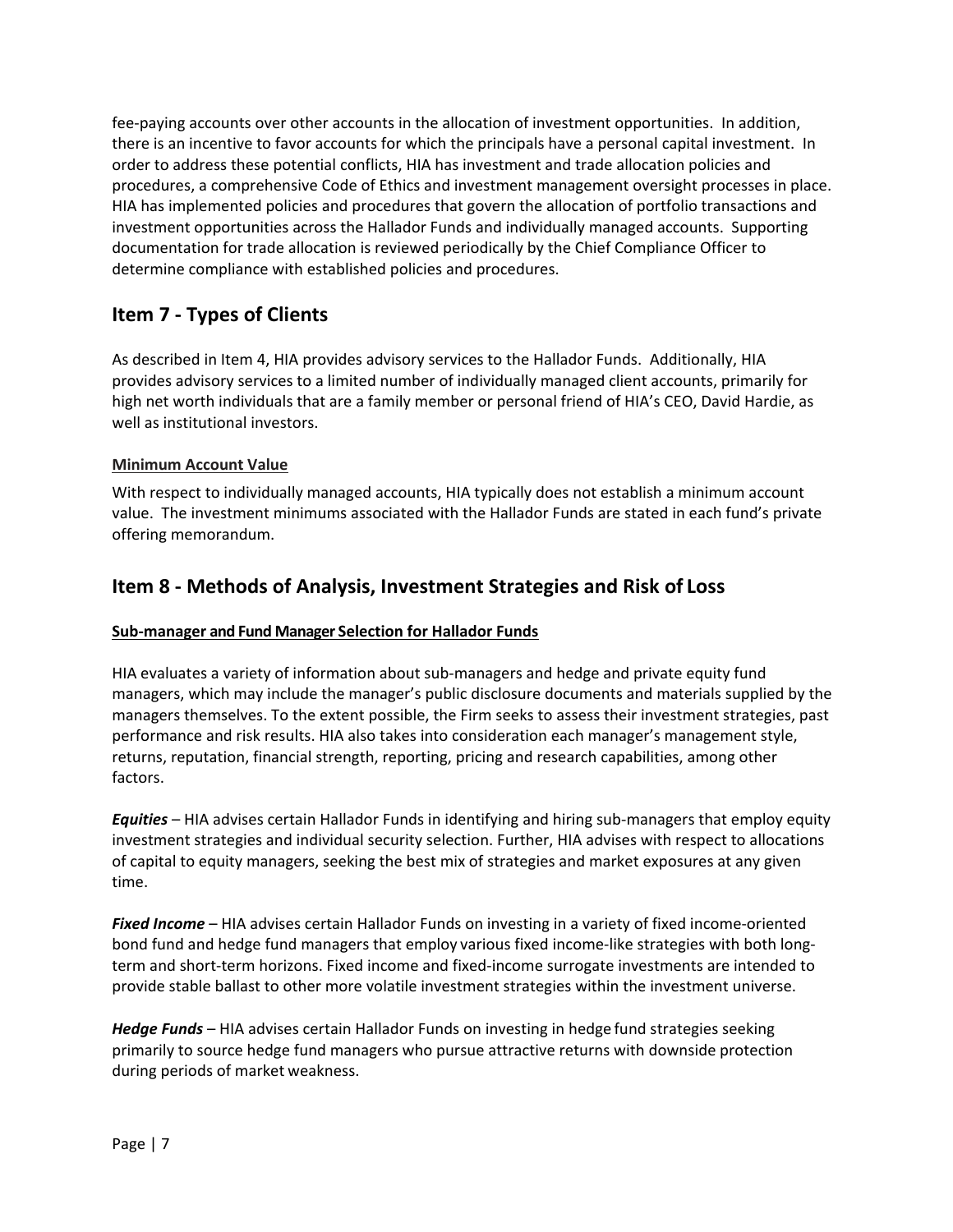*Private Equity Funds* – HIA advises certain Hallador Funds on investing in private equity funds. These are investments in unlisted securities that carry both an ongoing management fee in addition to incentive fees related to performance. These are long-term commitments, often up to 10 years and more, and are also illiquid in nature and thus not suitable to funds other than those geared to sophisticated, long-term investors who can absorb a total loss and very low liquidity. In addition to "primary" private equity, there are available "secondary" private equity investments. Since primary private equity investments are very long term in nature, sometimes investors want to sell positions due to a shift in allocation strategy, a need for current liquidity, etc. In this instance, "secondary" buyers come in and often acquire such interests at a deep discount and hold them through the duration of the partnership.

#### **Direct Investments – Hallador Funds and Individually Managed Accounts**

Generally, HIA advises its clients on investing in direct equity and fixed income investments without the services of a sub-manager. These include investments in common and preferred shares of publiclytraded securities as well as equity and debt investments in privately held firms.

*Individual Accounts* – For the small number of individual accounts managed by HIA, the investment objectives of each individually managed account client are discussed personally between the client and HIA. These accounts typically include a small number of individual securities and may also include index fund, exchange traded funds ("ETFs") or mutual fund holdings. HIA may also be engaged by institutional clients to manage an individually managed account. The investment objectives and strategies to be used in the management of such an institutional account will be determined through discussions with each client.

### **Risk of Loss**

*General -* Past performance is no guarantee of future performance.

*Hallador Funds, Hedge Funds, and Private Equity Funds -* Investments in the Hallador Funds and other Hedge Funds or Private Equity Funds have considerable risk and are not suitable for unsophisticated investors and/or those who cannot bear a potential total loss of their investment. In addition, investors should be aware that they may be required to bear the financial risks of their investment for an indefinite period of time. Investment in the limited liability company interests will involve significant risks due to, among other things, the nature of investments in the Hallador Funds and the fact that there will be no public market for the limited liability company interests. Investors should have the financial ability and willingness to accept the risks and lack of liquidity which are characteristic of the investments likely to be subscribed to in the Hallador Funds. Investors are advised to consult legal, financial and tax advisors to determine the merits and risks of such an investment. Complete risk disclosures for each fund are contained in the corresponding private offering memorandum.

*Market Risks* **-** Investing involves risk, including the potential loss of principal, and all investors should be guided accordingly. The profitability of a significant portion of HIA's recommendations and/or investment decisions may depend to a great extent upon correctly assessing the future course of price movements of stocks, bonds and other asset classes. There can be no assurance that HIA will be able to predict those price movements accurately or capitalize on any such assumptions.

*ETFs -* An investment in an ETF involves risk, including the loss of principal. ETF shareholders are necessarily subject to the risks stemming from the individual issuers of the fund's underlying portfolio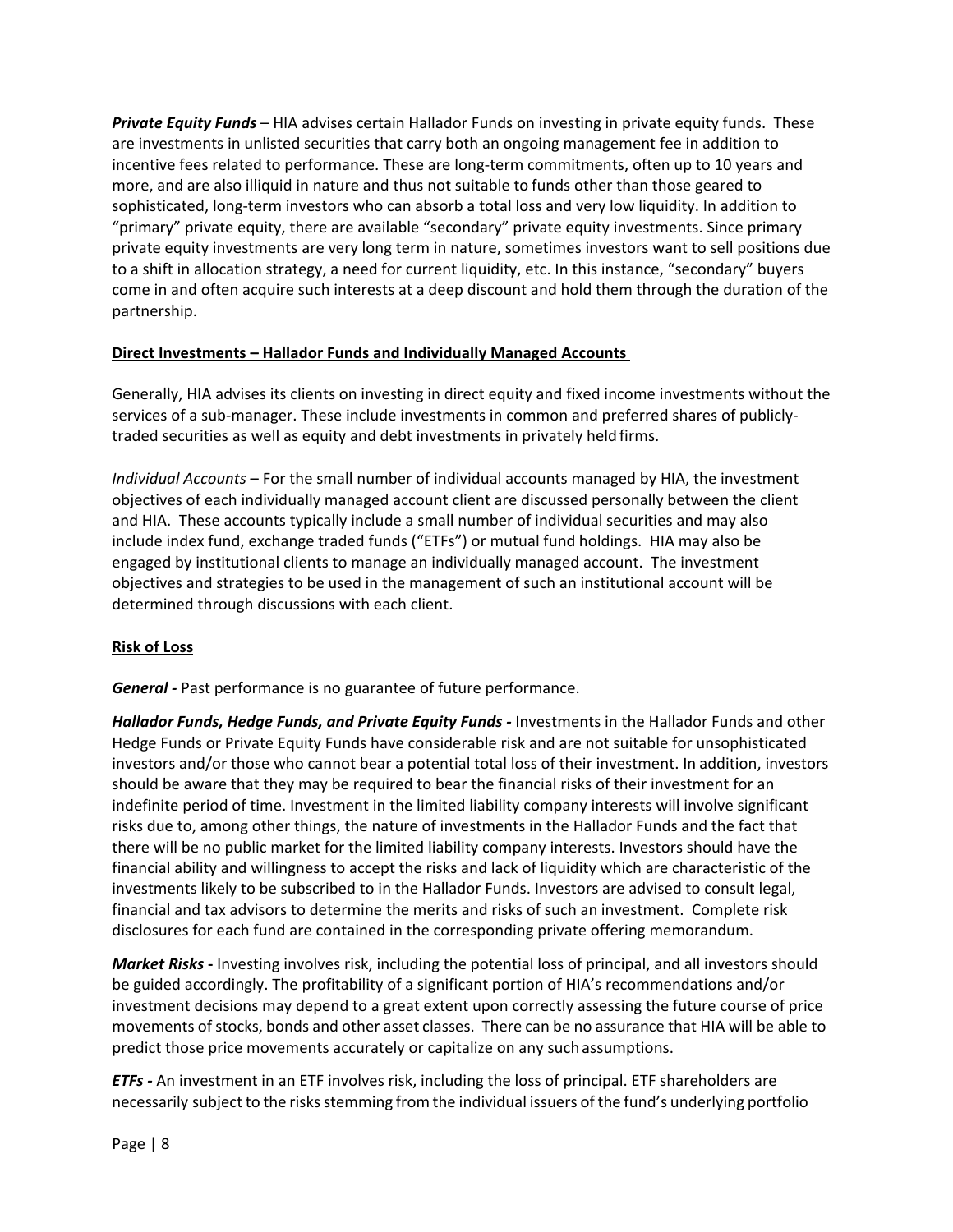securities. Such shareholders are also liable for taxes on any fund-level capital gains, as ETFs are required by law to distribute capital gains in the event they sell securities for a profit that cannot be offset by a corresponding loss. Shares of ETFs are listed on securities exchanges and transacted at negotiated prices in the secondary market. Generally, ETF shares trade at or near their most recent NAV, which is generally calculated at least once daily for indexed based ETFs and potentially more frequently for actively managed ETFs. However, certain inefficiencies may cause the shares to trade at a premium or discount to their pro rata NAV. There is also no guarantee that an active secondary market for such shares will develop or continue to exist. Generally, an ETF only redeems shares when aggregated as creation units (usually 20,000 shares or more). Therefore, if a liquid secondary market ceases to exist for shares of a particular ETF, a shareholder may have no way to dispose of such shares.

*Equity Securities -* The value of the equity securities held may increase or decrease due to earnings of the company, general market and economic conditions, perceptions regarding the industries in which the issuers of securities held participate or factors relating to specific companies in which HIA invests. The value of a company's share price may decline as a result of poor decisions made by management, lower demand for the company's services or products or if the company's revenues fall short of expectations.

*Large-Capitalization Company Securities -* Larger, more established companies may be unable to attain the high growth rates of successful, smaller companies during periods of economic expansion.

*Small-Cap and Mid-Cap Company Risk -* The securities of small-capitalization and mid-capitalization companies may be subject to more abrupt or erratic market movements and may have lower trading volumes or more erratic trading than securities of larger, more established companies or market averages in general. In addition, such companies typically are more likely to be adversely affected than large capitalization companies by changes in earning results, business prospects, investor expectations or poor economic or market conditions.

*Fixed Income Securities* **-** The prices of fixed income securities respond to economic developments, particularly interest rate changes, as well as to changes in an issuer's credit rating or market perceptions about the creditworthiness of an issuer. Generally fixed income securities decrease in value if interest rates rise and increase in value if interest rates fall, and a bond with a longer maturity will entail greater interest rate risk but have a higher yield. Conversely, a bond with a shorter maturity will entail less interest rate risk but have a lower yield. A bond's value may also be affected by changes in its credit quality rating or the issuer's financial condition.

*Allocation Risks* **-** Investment performance will depend largely on the Adviser's decisions as to strategic asset allocation and tactical adjustments made to the asset allocation. At times, the Adviser's judgments as to the asset classes in which Clients should invest may prove to be wrong, as some asset classes may perform worse than others or the equity markets generally from time to time or for extended periods of time.

*Use of Sub-Managers* **-** As stated above, HIA selects or recommends certain sub-managers to manage a portion of its clients' assets. In these situations, HIA continues to conduct ongoing due diligence of such sub-managers, but such selections or recommendations rely to a great extent on the sub-managers' ability to successfully implement their investment strategies. In addition, HIA generally may not have the ability to supervise the sub-managers on a day-to-day basis. As a result, there can be no assurance that every sub-manager will invest on the basis expected by the firm. Furthermore, because HIA will have no control over any sub-manager's day-to-day operations, clients may experience losses due to the fraud, poor risk management, or recklessness of the sub-managers.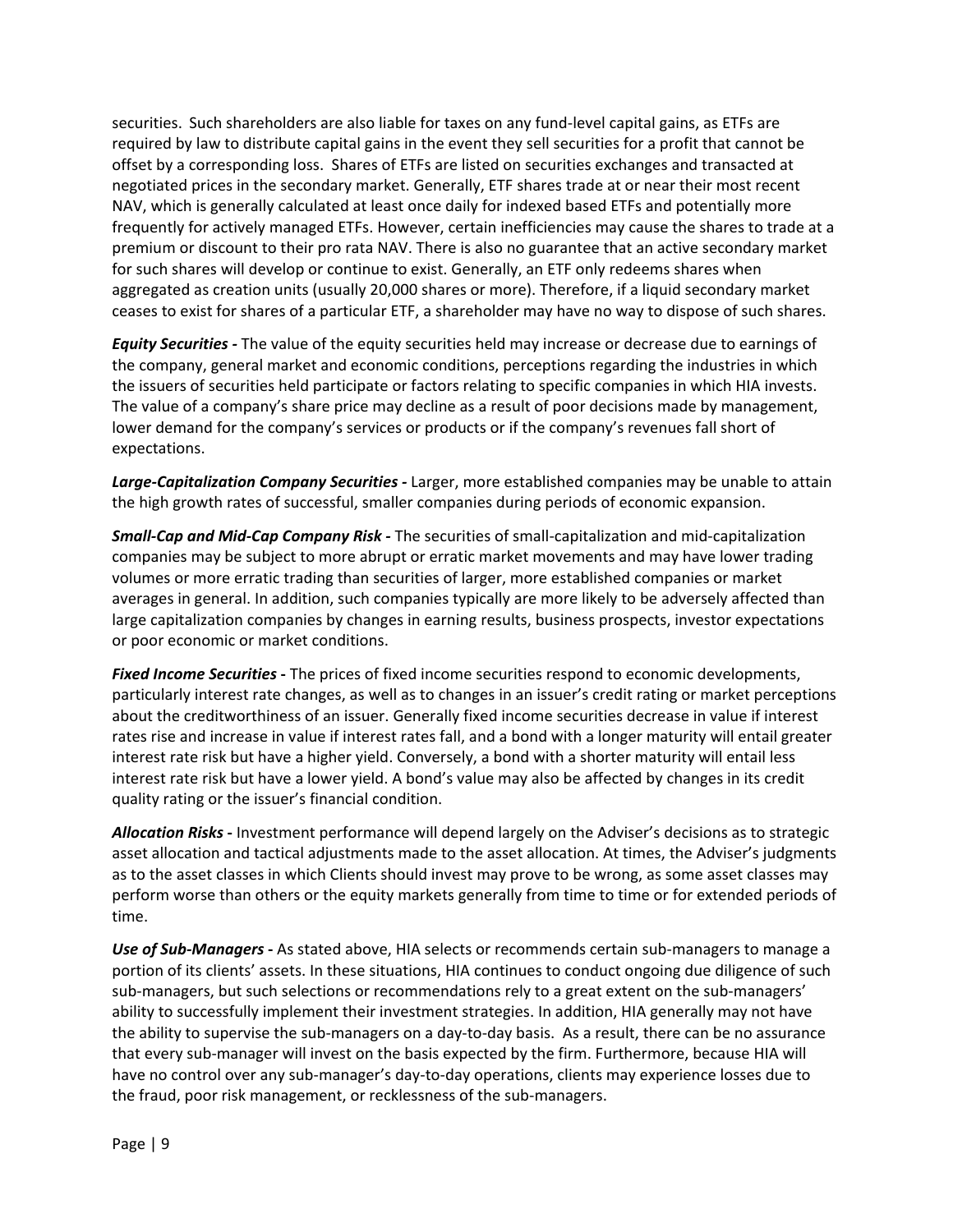*Cybersecurity Risk* **-** Cybersecurity incidents may allow an unauthorized party to gain access to customer data, or proprietary information, or cause an advisor, and/or other service providers (including custodians and financial intermediaries) to suffer data breaches, data corruption or loss of operational functionality.

*Catastrophic Event Risk* **-** The value of securities may decline as a result of various catastrophic events, such as pandemics, natural disasters, and terrorism. Losses resulting from these catastrophic events can be substantial and could have a material advise effect on HIA business and client accounts.

## <span id="page-9-0"></span>**Item 9 - Disciplinary Information**

Registered investment advisers are required to disclose all material facts regarding any legal or disciplinary events that would be material to your evaluation of us, or the integrity of our management. HIA does not have any legal, regulatory or disciplinary events to report.

## <span id="page-9-1"></span>**Item 10 - Other Financial Industry Activities and Affiliations**

HIA is not registered, nor does it have an application to register, as a broker-dealer. Neither HIA nor any of its employees are registered, or have an application to register, as a futures commission merchant, commodity pool operator, a commodity trading advisor, or an associated person of the foregoing entities. HIA is not registered with any foreign financial regulatory authority.

HIA serves as an advisor to the HIA Funds, and as general partner to Moka Fund, LP. Hallador Management LLC is the manager of Hallador Alternative Assets Fund, LLC and Hallador Balanced Fund, LLC, and the general partner of Hallador Cash Fund, LP. Hallador Management LLC is 100% owned by HIA. Rifle Peak Partners LLC and Sugar Pine LLC are affiliated entitles of HIA and are majority owned by current HIA employees. These affiliated entities are entitled to receive certain performance allocations from specified Hallador Funds as described in greater detail in Item 6 of this Form ADV and in the relevant Hallador Fund private offering memorandum. HIA recognizes the potential conflict of interest that this affiliation presents. In order to address any potential conflicts, HIA has developed and implemented various policies and procedures with respect to employee personal trading and fund trading and brokerage practices, as well as a comprehensive compliance program administered by HIA's Chief Compliance Officer, to ensure that all HIA Funds are treated fairly and equally.

*Hallador Energy Co. (NASDAQ-HRNG)* – David Hardie, Chairman of HIA, is a Director and member of the Board of Directors of this NASDAQ-listed energy company. HNRG is a direct portfolio investment in an HIA Fund, which is solely comprised of internal and Hardie family member investors.

# <span id="page-9-2"></span>**Item 11 - Code of Ethics, Participation or Interest in Client Transaction and Personal Trading**

**Code of Ethics & Participation or Interest in Client Transaction and Personal Trading – HIA has adopted** a code of ethics in compliance with applicable securities laws ("Advisory Code") that sets forth the standards of conduct expected of its employees. HIA's Advisory Code contains written policies reasonably designed to prevent certain unlawful practices such as the use of material non-public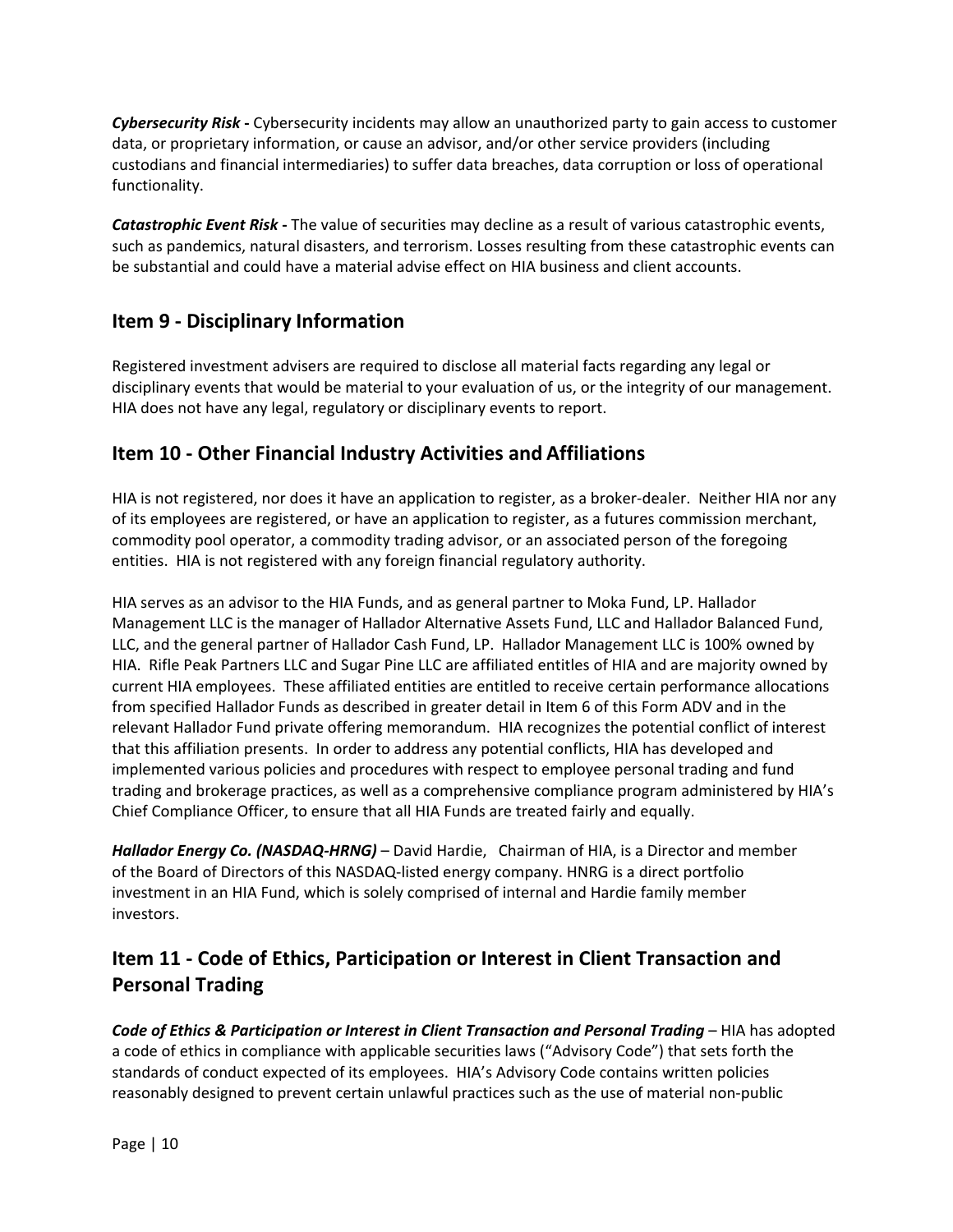information by the Firm or any of its employees and the trading by employees in the same securities ahead of clients in order to take advantage of pending orders. The Advisory Code requires employees to promptly report any violations of the Advisory Code to HIA's CCO. All supervised persons of HIA must acknowledge the terms of the Code annually, or as amended. A copy of HIA's Advisory Code is available to prospective and current clients upon request by contacting HIA's compliance department at (775) 298-5887.

The Advisory Code requires all HIA employees to adhere to the principle that all employees owe a fiduciary duty to HIA clients. The Advisory Code also requires certain employees to report their personal securities holdings and transactions in Reportable Securities and to obtain pre-clearance by the Chief Compliance Officer ("CCO") or their designee before purchasing or selling any Reportable Securities. Personal securities transactions are monitored periodically monitored in order to reasonably prevent conflicts of interest between HIA and its clients.

*Principal and Cross Transactions -* It is HIA's policy that it will not affect any principal or agency cross securities transactions for client accounts.

## <span id="page-10-0"></span>**Item 12 - Brokerage Practices**

HIA advises the HIA Funds in setting overall investment policy, asset allocations and on the selection of sub-managers. When a sub-manager is engaged by an HIA Fund to manage all or a portion of the fund, the sub-manager is granted investment discretion to trade their assigned portion of the fund's portfolio. As a result, the brokerage practices of the sub-manager apply to those mandates. HIA monitors the sub-advisors' trading activities and performance and receives regular reports as part of its ongoing due diligence. HIA also advises Hallador Fund and individually managed account Clients on a discretionary basis with respect to investment decisions in individualsecurities. Where HIA provides this type of investment management services, HIA has the authority to decide which broker-dealer to be used and the amount of commissions to be paid when directing security transactions. As part of its fiduciary responsibilities, HIA seeks best execution given the circumstances of each transaction.

HIA generally recommends that Clients utilize the custody, brokerage and clearing services of Fidelity Family Office Services ("FFOS"), which HIA believes provides efficient and cost-effective execution. Factors which HIA considers in recommending FOS or any other broker-dealer to clients include their financial strength, reputation, execution, pricing, research and service. FOS may enable the Firm to obtain many mutual funds without transaction charges and other securities at nominal transaction charges. The commissions and/or transaction fees charged by FOS may be higher or lower than those charged by other financial institutions.

The commissions paid by HIA's clients to FFOS comply with the Firm's duty to obtain "best execution." Clients may pay commissions that are higher than another qualified financial institution might charge to effect the same transaction where HIA determines that the commissions are reasonable in relation to the value of the brokerage and research services received. In seeking best execution, the determinative factor is not the lowest possible cost, but whether the transaction represents the best qualitative execution, taking into consideration the full range of a financial institution's services, including among others, the value of research provided, execution capability, commission rates and responsiveness. HIA seeks competitive rates but may not necessarily obtain the lowest possible commission rates for client transactions.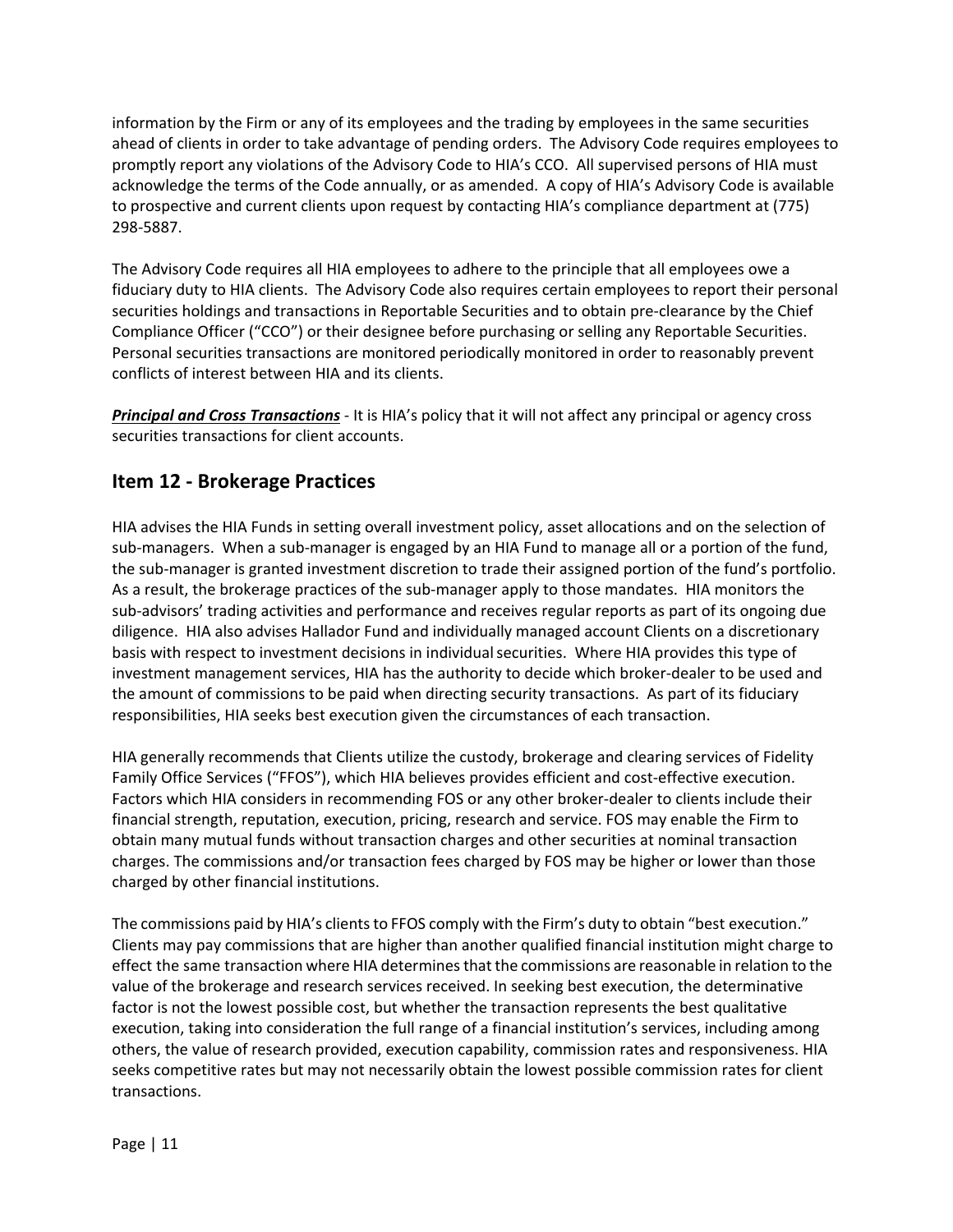However, consistent with obtaining best execution, brokerage transactions may be directed to certain broker/dealers in return for investment research products and/or services which assist HIA in its investment decision-making process. Such research generally will be used to service all of the Firm's clients, but brokerage commissions paid by one client may be used to pay for research that is not used in managing that client's portfolio. The receipt of investment research products and/or services as well as the allocation of the benefit of such investment research products and/or services poses a conflict of interest because HIA does not have to produce or pay for the products orservices. HIA does not currently participate in any third-party soft dollar or directed brokerage arrangements and does not select brokers based upon client referrals.

HIA periodically and systematically reviews its policies and procedures regarding its recommendation of financial institutions in light of its duty to obtain best execution.

*Software and Support Provided by FFOS -* We receive certain back-office support sponsored by Fidelity Family Office Services. This program and the services provided, including trading platforms, are essential to our service arrangements and capabilities. As part of our participation in these programs, we receive benefits that we would not receive if we did not offer investment advice.

*Trade Aggregation -* Transactions for each Client generally are typically effected independently unless HIA decides to purchase or sell the same securities for multiple Clients at approximately the same time. HIA may (but is not obligated to) combine or "batch" such orders to obtain best execution, to negotiate more favorable commission rates or to allocate equitably among Clients differences in prices and commissions or other transaction costs that might not have been obtained had such orders been placed independently. Under this procedure, transactions will generally be averaged as to price and allocated among Clients pro rata to the purchase and sale orders placed for each Client on any given day. To the extent that HIA determines to aggregate Client orders for the purchase or sale of securities, including securities in which HIA's employees may invest, the Firm does so in accordance with applicable rules promulgated under the Advisers Act and no-action guidance provided by the staff of the U.S. Securities and Exchange Commission.

### <span id="page-11-0"></span>**Item 13 - Review of Accounts**

#### **Investment Committee meetings**

HIA has regularly scheduled investment committee meetings, approximately every two weeks.

*Review of Individually Managed Accounts* - During thesemeetings, client accounts are reviewed for performance and suitability given the current investment climate and fundamental asset valuations.

*Review of Sub-Managers* - Where applicable, Sub-manager performance is analyzed ongoing versus HIA's investment thesis, and on a comparative basis with peers and indices. Prospective managers are brought to the Investment Committees' attention and discussed. Significant attention is paid to submanagers who are underperforming versus HIA's investment thesis or their benchmarks over an extended period. Key issues are focused on and further diligence is assigned with the resultant decision to maintain, cull, fully redeem or even add to a position depending on the analysis. Submanagers who are performing below expectations and benchmarks, or who are not proceeding in line with stated investment objectives and criteria, are placed on a watch list. Extra attention and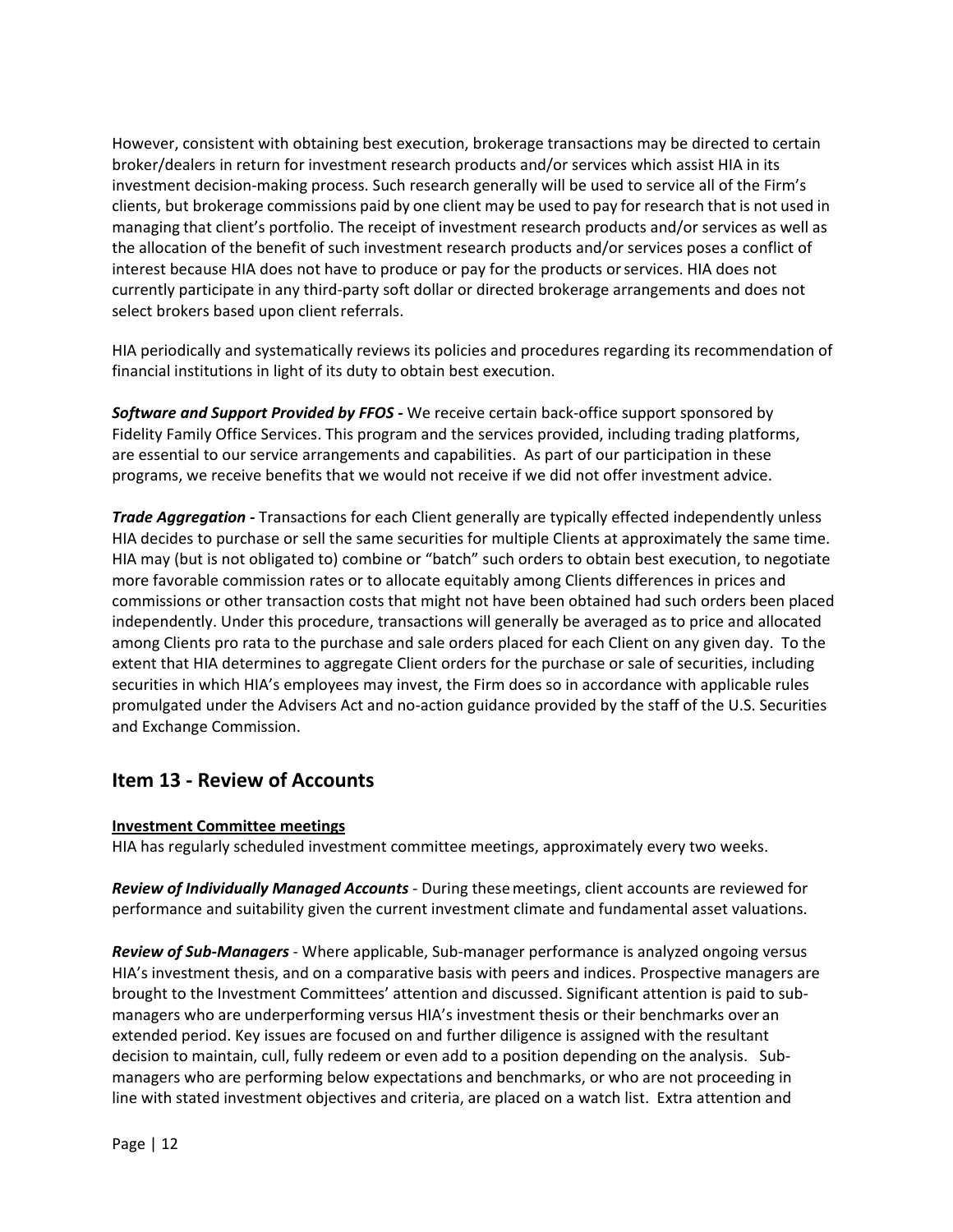monitoring are allocated to sub-advisors on this list.

#### **Client and Investor Reports**

Investors in the Hallador Funds (excepting the Hallador Cash Fund) typically receive statements of account value from the third-party fund administrator at least quarterly. Investors in the Hallador Cash Fund receive periodic reports from HIA, as the fund's administrator. On an annual basis, all investors in the Hallador Funds receive a copy of the corresponding Fund's audited financial statements prepared by the independent auditors and tax reporting information. HIA may also provide reports/information to investors upon request.

### <span id="page-12-0"></span>**Item 14 - Client Referrals and Other Compensation**

Neither HIA nor any of its employees are compensated by an independent third party in any way for providing investment advice or other advisory services to HIA clients. HIA and its employees are not party to any sales awards or other prize programs. HIA's only compensation for providing advisory services to its clients are the management fee and incentive allocations described in Item 5 Fees and Compensation and Item 6 Performance Fees and Side by Side Management above.

HIA does not presently compensate any third-party referral source, but may do so in compliance with Rule 206(4)-3, which among other things requires certain client disclosures.

### <span id="page-12-1"></span>**Item 15 - Custody**

HIA does not typically maintain physical possession of individually managed account clients' cash and/or securities. However, pursuant to Rule 206(4)-2 of the Advisers Act, HIA (or its affiliates) is deemed to have custody of client funds where it has the authority and ability to debit its fees from certain clients' accounts. To mitigate any potential conflict of interest due to this arrangement, all client account assets are maintained with an independent non-affiliated qualified custodian. Clients should receive at least quarterly statements from the qualified custodian that holds and maintains investment assets. We urge clients to carefully compare the account statements received from custodians with the reports we provide.

HIA (or an affiliate) is also deemed to have custody of the Hallador Fund assets for which it (or an affiliate) serves as general partner or managing member because HIA has access to cash and securities in the Hallador Funds as well as the authority to perform various acts that result in custody as defined under Rule 206(4)-2 of the Advisers Act.

Consistent with applicable requirements under the Advisers Act, client assets are held in accounts maintained with custodians that qualify as "Qualified Custodians". The Hallador Funds are audited annually in accordance with GAAP by an independent public accounting firm that is registered with, and subject to regular inspection by the Public Company Accounting Oversight Board (the PCAOB). Copies of the audited financial statements are independently distributed to each Hallador Fund investor within 120 days of the fund's fiscal year end. Copies of the audited financial statements for Hallador Funds that are considered to be "funds of funds" are independently distributed to each investor within 180 days of each such fund's fiscal year end.

*Assets not Held* – Assets in certain Hallador Funds (specifically, the Hallador Alternative Assets Fund LLC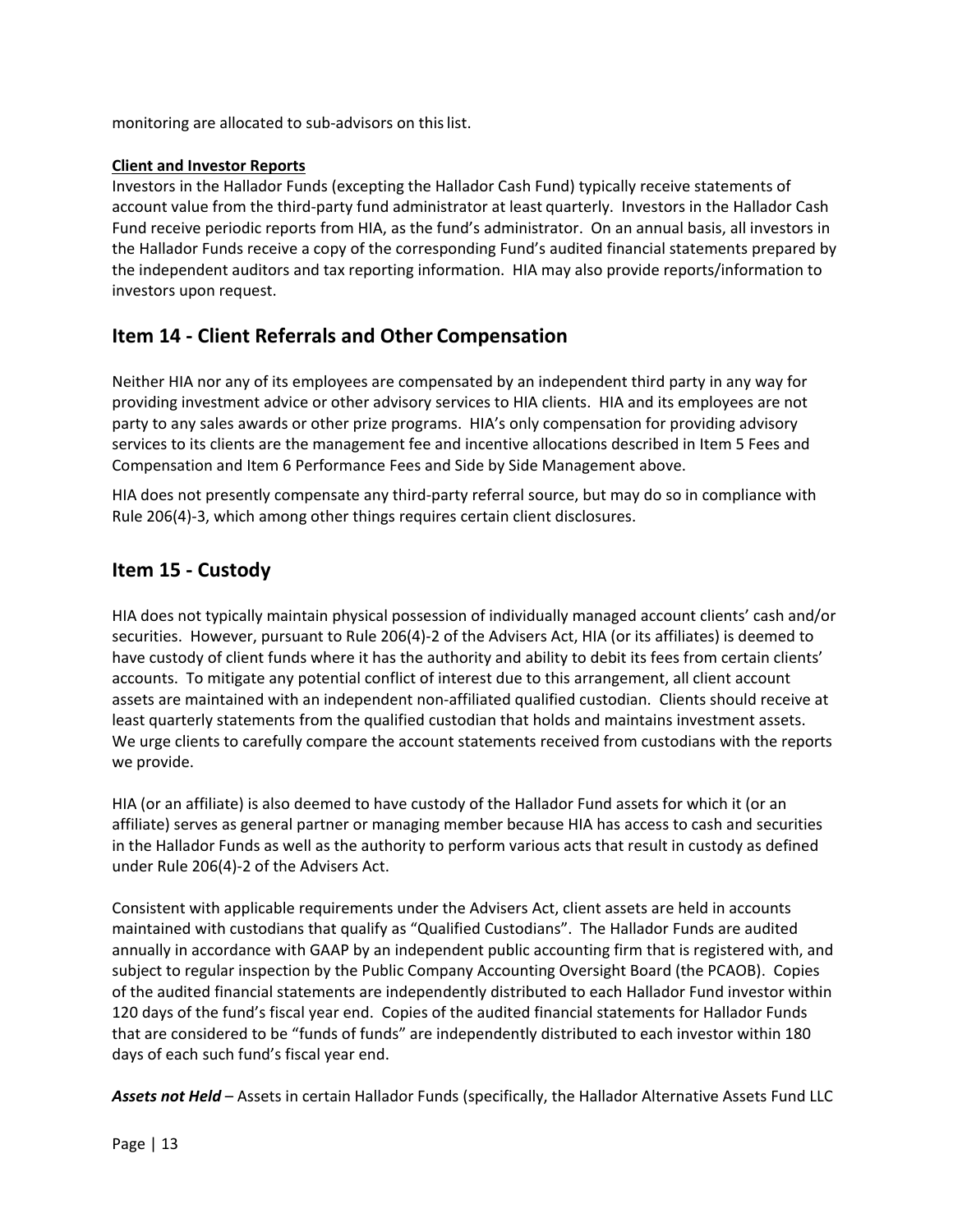and hedge fund positions in Hallador Balanced Fund are classified as Assets Not Held (ANH) by Fidelity Family Office Services, and Fidelity does not serve as the Qualified Custodian of such assets. Hedge funds and private equity funds that represent investments by the Hallador Funds are held in custody by other qualified banks and financial institutions. HIA receives annual audited financial statements for each ANH along with opinions from their Certified Public Accounting firms. Additionally, HIA requests annually that ANH assets provide a current summary of their custody arrangements and also that HIA is notified any time there is a change.

## <span id="page-13-0"></span>**Item 16 - Investment Discretion**

HIA has discretionary authority over the Hallador Funds and is generally granted discretionary authority over individually managed client accounts. HIA's mandates with the Hallador Funds include external and internal investment management. For external investment management, HIA has total discretion to choose, monitor and dismiss sub-managers, but does not participate in the investment decisions made by them. For internal investment management, HIA undertakes a rigorous due diligence process to select, trade and monitor individual investments in public and private securities. See Item 8 for additional details regarding the investment process employed by HIA on behalf of its clients. Discretion is exercised in a manner consistent with the investment objectives and strategies described in the Hallador Funds' respective private offering memorandums and, with respect to individually managed client accounts, pursuant to the investment management agreement with each client.

## <span id="page-13-1"></span>**Item 17 - Voting Client Securities**

*Proxy Voting* – Where HIA has engaged a sub-manager to manage a portion of a Hallador Fund, HIA typically delegates proxy voting responsibility to the assigned sub-manager. HIA, as part of its ongoing due diligence of sub-managers, will periodically request and review sub-manager proxy voting procedures and records to ensure they are consistent with the fund's requirements, regulatory requirements and sub-managers proxy voting policies and procedures. Upon request, HIA will provide investors with information on proxy voting by one or more sub-manager.

Where HIA provides the Hallador Funds with direct investment management services, HIA does have proxy voting authority, and in such cases HIA votes proxies in the best economic interest of the Fund in accordance with its policies and procedures and the fund's private offering memorandum.

With respect to individually managed accounts, and when granted the authority to do so, HIA will vote proxies in the best economic interest of clients in accordance with its policies and procedures and the terms of each client's investment management agreement with HIA. For those clients who have opted to retain the right to vote their own proxies, the clients receive their proxies directly from their custodian or transfer agent and not from HIA. Clients may request guidance from HIA concerning proxies, particularly with respect to corporate restructurings or changes of control.

HIA is not responsible for voting proxies not received in a timely manner or in circumstances where there is a lack of information provided in the proxy statement by the issuer or other resolution sponsor. In addition, should we feel that the costs of voting a particular proxy exceed the expected benefits to our clients, we may choose not to vote in that particular circumstance. However, it is generally our intent to vote all proxies where we have the authority to do so.